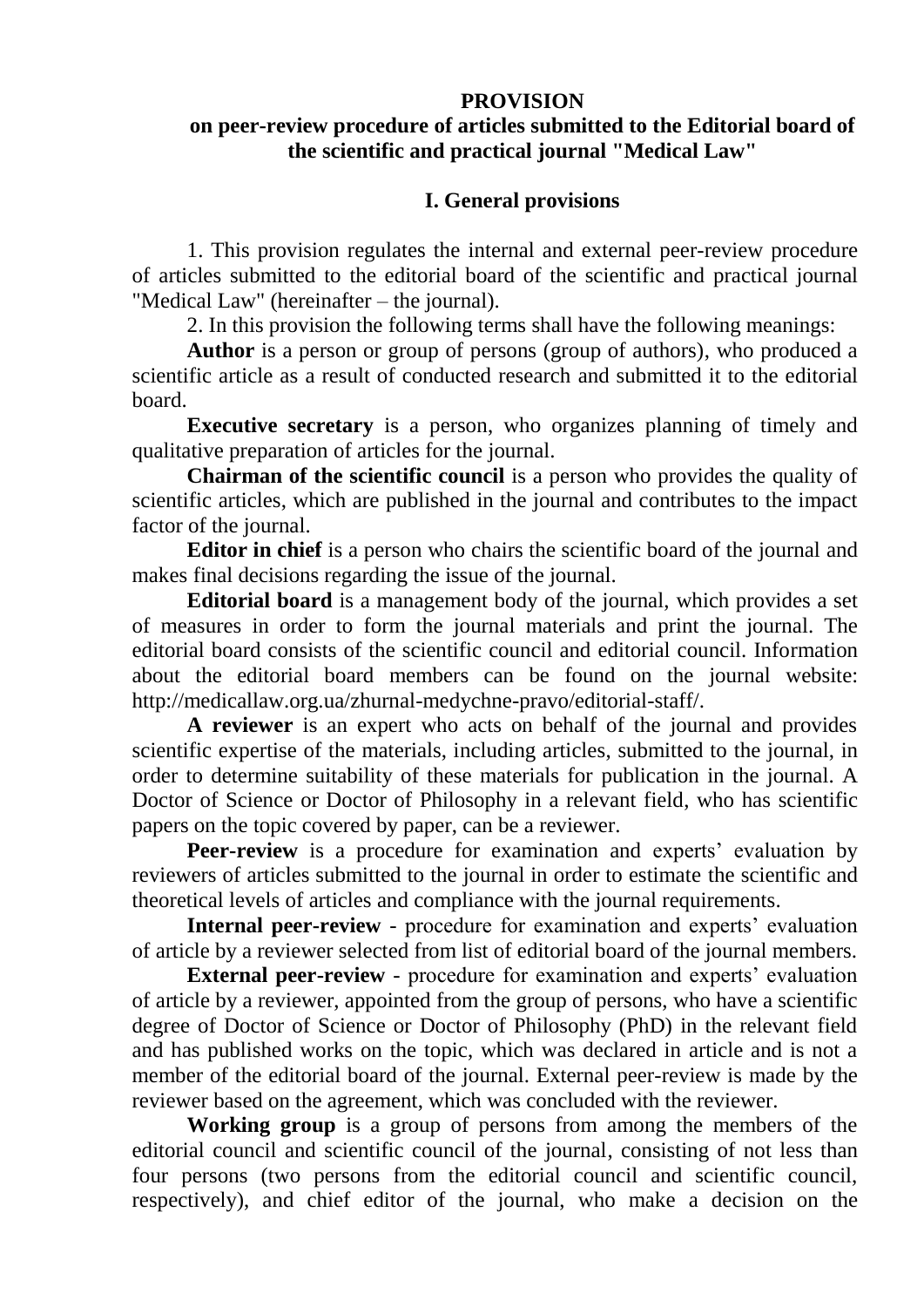recommendation for publication of article. Members of the working group are appointed by the editor in chief before next issue of the journal is launched.

3. All scientific articles submitted to the editorial board are subject to internal and external peer-review.

4. Articles submitted by members of the editorial board of the journal, researchers with significant scientific contributions in the relevant field and articles prepared by order of the journal may not pass standard procedure of review. In such circumstances the decision whether to accept the paper for publication is passed by a majority vote of the working group (the editor in chief has the casting vote).

5. The editor in chief selects reviewers, who conduct a peer-review of article, based on the topics covered in the article and professional interests of experts. Experts are selected from the members of the editorial board. If necessary, the editor in chief may engage as an expert any person, who is not a member of the editorial board.

6. When carrying out the peer-review experts must comply with ethics requirements provided by the Committee on Publication Ethics (http://publicationethics.org/) and be maximally objective and impartial.

## **II. Peer-review procedure of articles**

1. The author submits an article to the editorial board of the journal, following requirements<sup>1</sup> to be met by journal articles (further – requirements). Article that does not meet these requirements is not registered and permitted to further review. Such decision is notified to the author.

2. Before the peer-review the executive secretary of the journal:

2.1. Determines the degree of uniqueness of the author's text using appropriate software (eTXT Антіплагіат). The article is not permitted to further review and is returned to the author if the percentage of its originality is less than 60%.

2.2. Provides article coding (assigning registration number and depersonalization of personal data of the author).

3. The coded article is sent by e-mail to reviewers appointed by the editor in chief.

4. Within 5 calendar days from the date article was accepted, the reviewer evaluates the possibility of article peer-review on the basis of his own qualifications, topic covered in the paper and lack of conflict of interest<sup>2</sup>. Such decision is notified to the editor in chief. In case of the conflict of interest or inability to conduct the peer-review, the editor in chief takes a decision on the

1

<sup>1</sup> Information about the requirements to be met by journal articles can be found under the heading "For authors" on the journal website: http://medicallaw.org.ua/vidavnictvo/medychne-pravo/avtoram/.

<sup>2</sup> A conflict of interest is a situation in which a reviewer is involved in multiple interests, financial interest, or otherwise, one of which could possibly affect the objectivity and impartiality of reviewer who takes a decision on the peer-review results.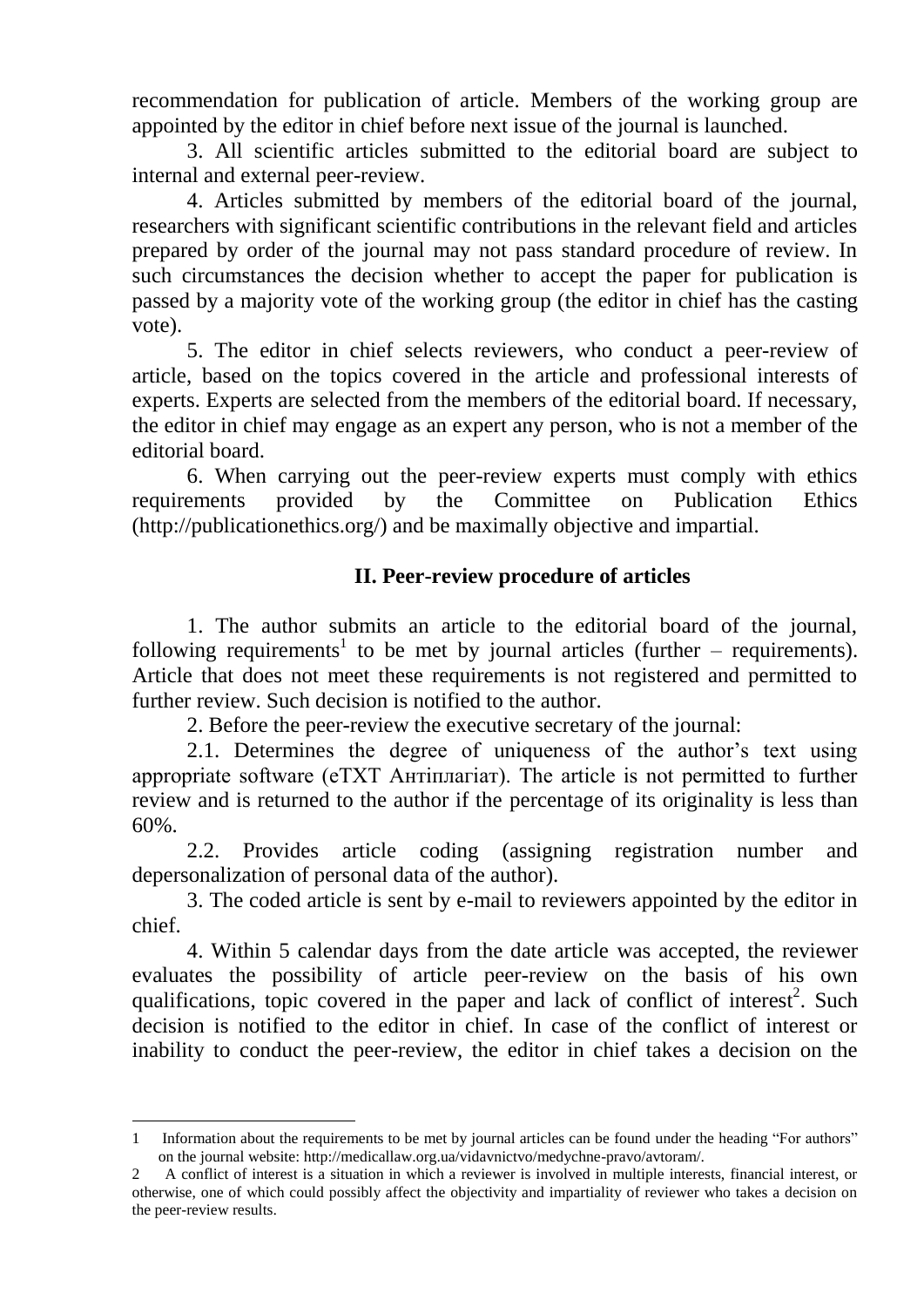appointment of another reviewer. The refusal to conduct a peer-review of article should be motivated by reviewer.

5. Within 20 calendar days from the date article was accepted, the reviewer gives a conclusion on suitability of the article for publication in the journal. If necessary the review period may be extended to calendar 25 days. Such decision is notified by the reviewer to the editor in chief.

6. External and internal reviewer and authors remain unfamiliar to each other throughout the review process. The review procedure is conducted by two reviewers (one internal and one external reviewer) (double-blind peer review). The interaction between author and reviewers occurs via email correspondence through the executive secretary of the journal.

7. The reviewer each separately fill out a standardized form on the results of the peer-review (hereinafter – Journal Article Assessment Form) (Annex 1 of the Provision), which reflects one of the following conclusions:

- to recommend article for publication;

- to send article to author for revision;

- do not recommend article for publication.

The form for review is sent to the executive secretary of the journal.

8. The decision of the reviewer is notified to the author of article via sending an e-mail by the executive secretary.

9. If the reviewer takes a decision on revising article, the executive secretary, in consultation with the editor in chief, sends this article to the author for revision. Remarks, questions, comments of the reviewer are attached to the letter. The term of revision is determined by the editor in chief and must not exceed 5 calendar days after receiving the article by the author.

10. The author adds to the revised article a letter with answers to comments and questions of the reviewer and explanation of all the changes made to article.

11. Updated version of article is again submitted to the reviewer for his conclusion. Within 5 days from the date the updated article is submitted, the reviewer gives one of the following conclusions:

- to recommend article for publication;

- do not recommend the article for publication.

12. In case article receives one positive and one negative conclusion, the final decision on article's publishing in the journal is adopted by the working group.

13. If the author does not agree with the opinion of the reviewer, he has the right to give a reasoned response to the editorial board. In such circumstances, article is considered at the meeting of the working group that examines in detail the opinion of the reviewer and author of article. The working group may send the journal article for additional review to another reviewer. The working group reserves the right to reject the article in case of inability or unwillingness to take into account the comments of the reviewer(s) by the author. Any of the decisions made by the working group is notified to the author separately.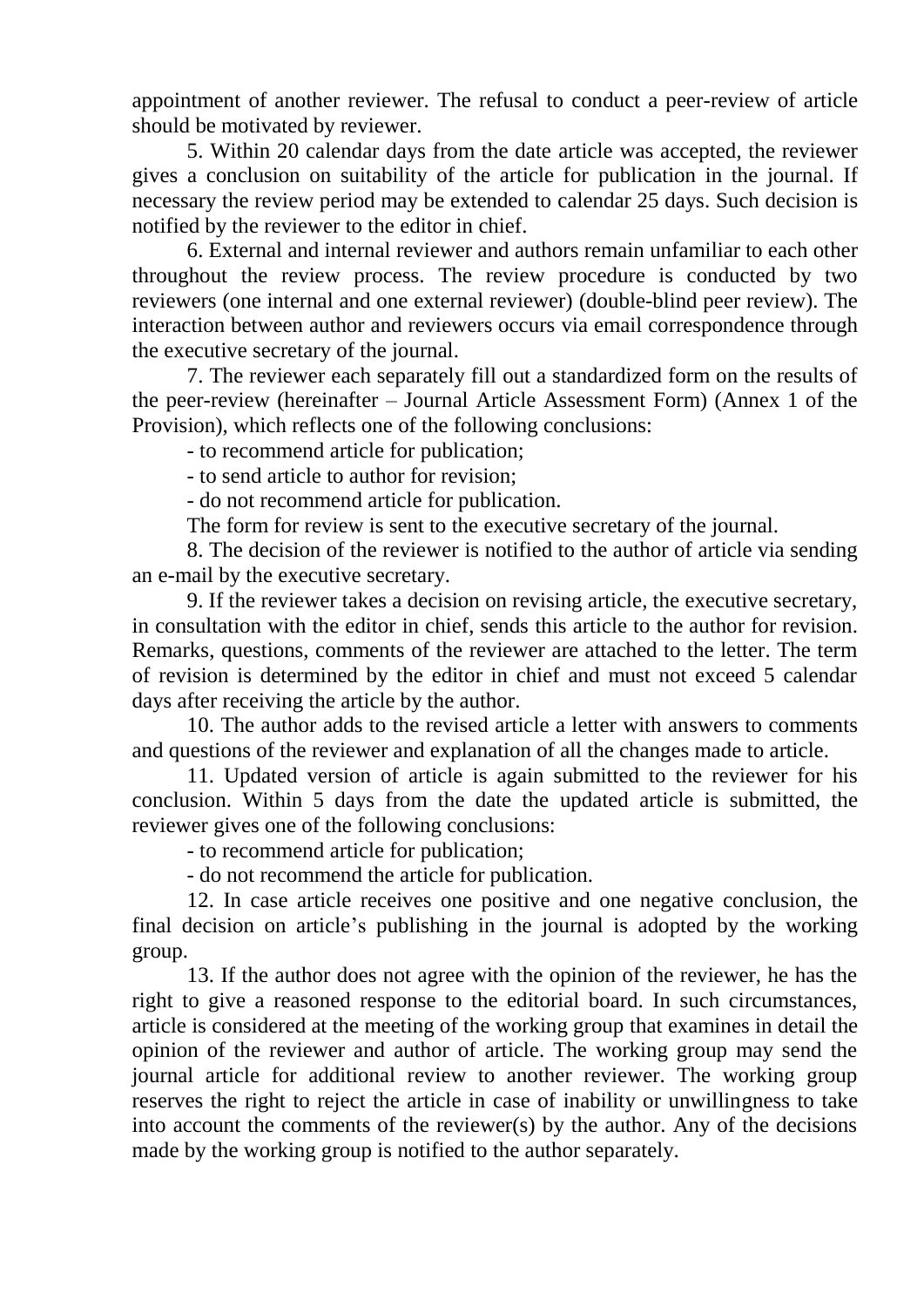14. The final decision on the suitability of article for publication in the journal is taken by the editor in chief and if necessary by the working group of the journal. The decision is notified to the author of article by the executive secretary.

15. Article accepted for publication is given to the literary editor. Minor corrections of stylistic nature that do not affect the content of the article can be made by the technical editor without the consent of the author. At the request of author the layout of article is sent to the author for approval. If there are many linguistic and stylistic corrections, which can influence the content of article, the text of article is agreed by the author. At the request of author, he or she can make a correction to the article by himself, but he or she must return the corrected version no later than 5 days after article was sent to him by the literary editor via email. Corrections should be agreed within 2 calendar days from the date article was submitted by the literary editor via email.

16. A new issue with articles that have been processed by reviewers and technical editor is formed, signed by the editor in chief and recommended for publication by decision of the scientific council of one of the founders of the journal.

17. Liability for copyright infringement is imposed on the author. The author is responsible for the verification of facts and data, conclusion validity and scientific and theoretical level of article.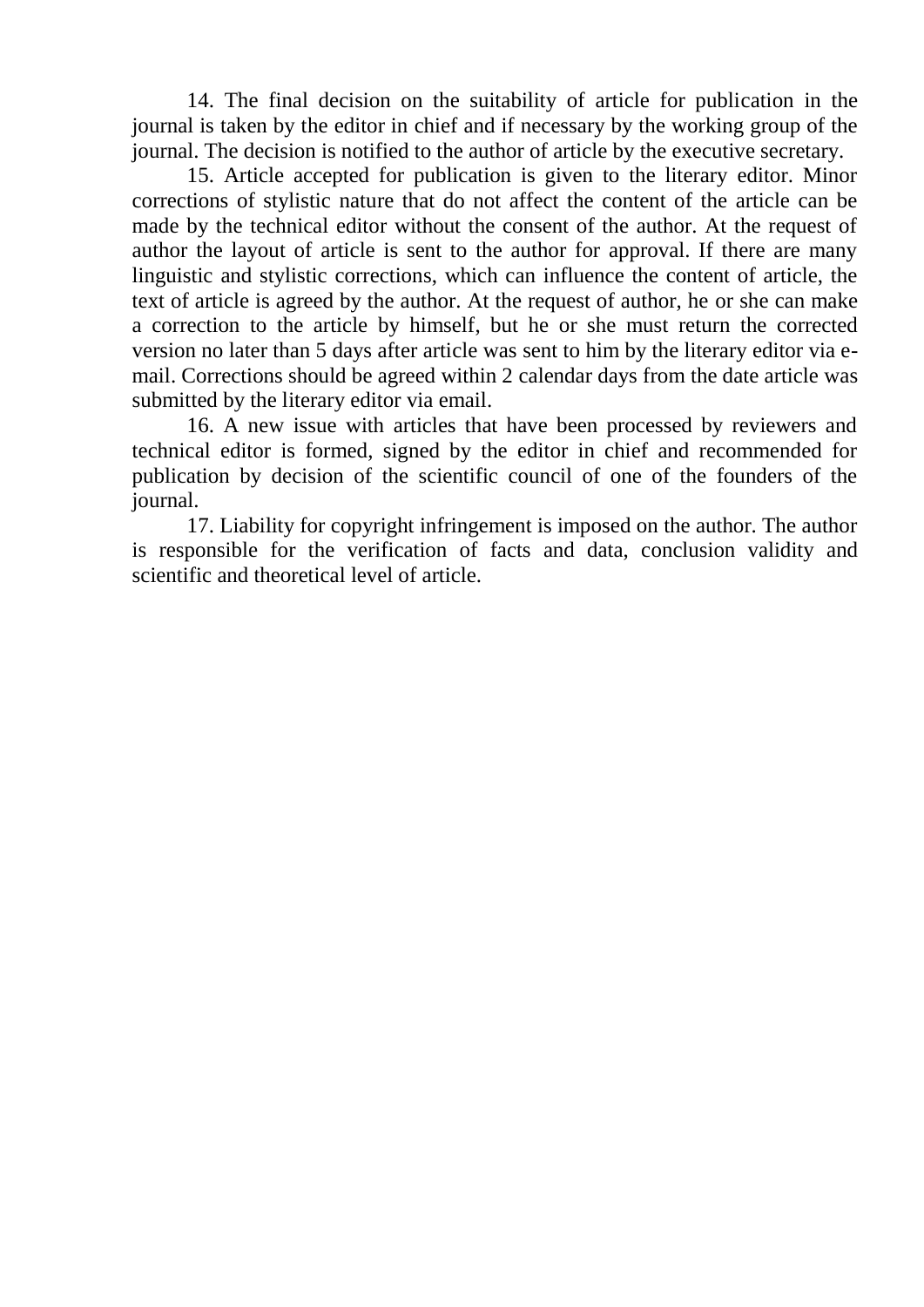# **Journal Article Assessment Form**

| Name and surname of reviewer                                                                                               |          |
|----------------------------------------------------------------------------------------------------------------------------|----------|
| <b>Article title</b>                                                                                                       |          |
| <b>Article number</b>                                                                                                      |          |
| The date article was received by the reviewer                                                                              |          |
| The date the peer-review was finished                                                                                      |          |
| <b>Signature of the reviewer</b>                                                                                           |          |
| <b>QUESTION</b>                                                                                                            | YES / NO |
| Does the subject of article meet the scientific<br>profile of the journal?                                                 |          |
| Is the subject of article actual?                                                                                          |          |
| Does the title of article reflect the contents set<br>out in it?                                                           |          |
| Are the goal and objective of article clearly<br>identified?                                                               |          |
| Are the purpose of article achieved and its<br>objectives fulfilled?                                                       |          |
| the<br>results<br>research<br>shown<br>Are<br>methodologically correct?                                                    |          |
| results<br>of<br>scientific<br>the<br>Are<br>research<br>substantiated?                                                    |          |
| Are the findings of the research complete and<br>reasonable?                                                               |          |
| Does the article contain enough references to<br>scientific sources, legislation, international and<br>regional standards? |          |
| Are the findings of previous research on this<br>issue reflected in article and are they fully<br>taken into account?      |          |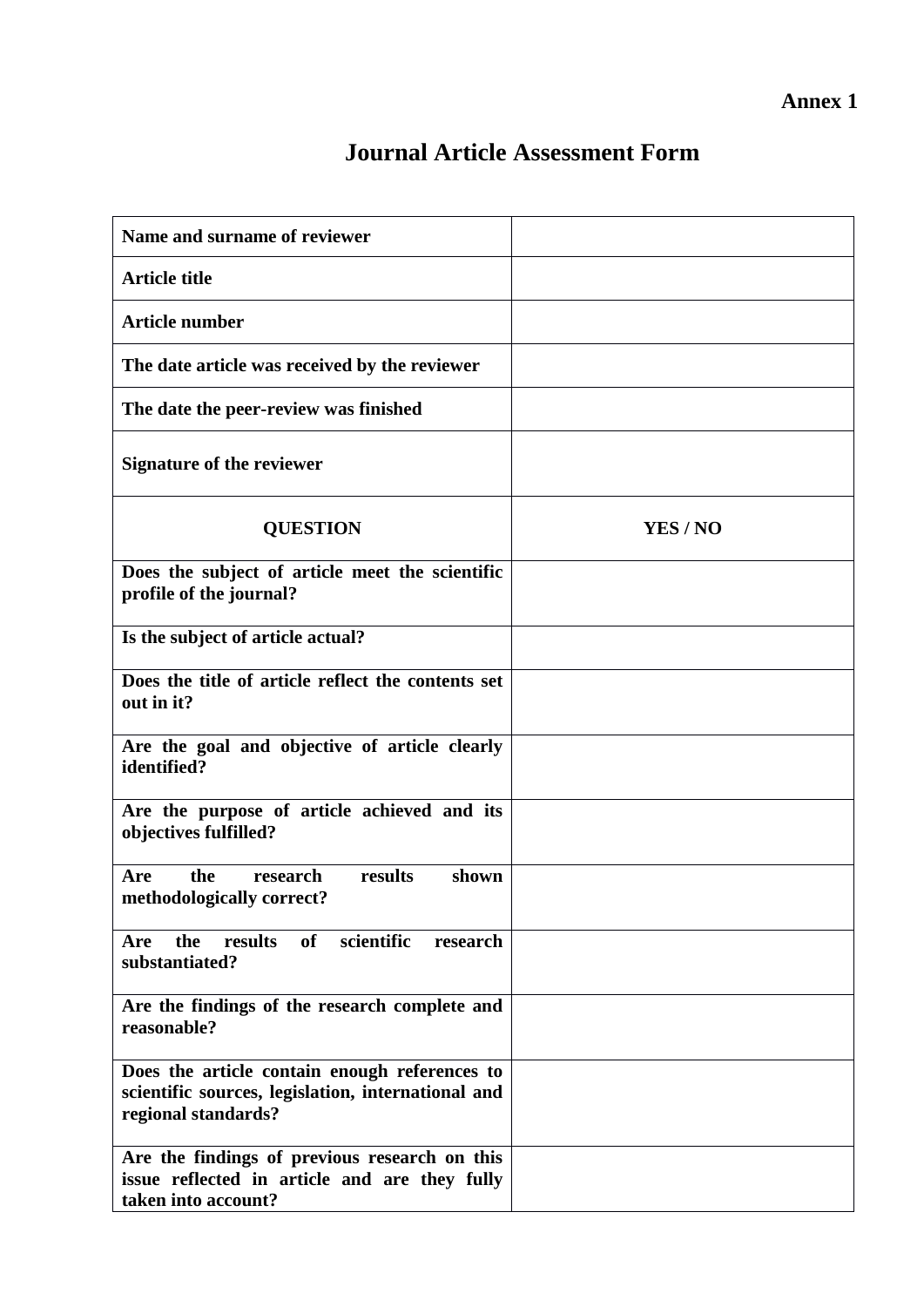| Does article contain the author's own thoughts        |                                          |
|-------------------------------------------------------|------------------------------------------|
| about the views of scientists, who have studied       |                                          |
| the same issue?                                       |                                          |
|                                                       |                                          |
| Do the results of research contain scientific         |                                          |
| novelty?                                              |                                          |
|                                                       |                                          |
| article contain recommendations<br><b>Does</b><br>for |                                          |
| further research of these issues?                     |                                          |
|                                                       | to recommend article for publication     |
| Peer-review conclusion (mark with the sign            | to send article to author for revision   |
| $"+'")$                                               |                                          |
|                                                       | do not recommend article for publication |
|                                                       |                                          |